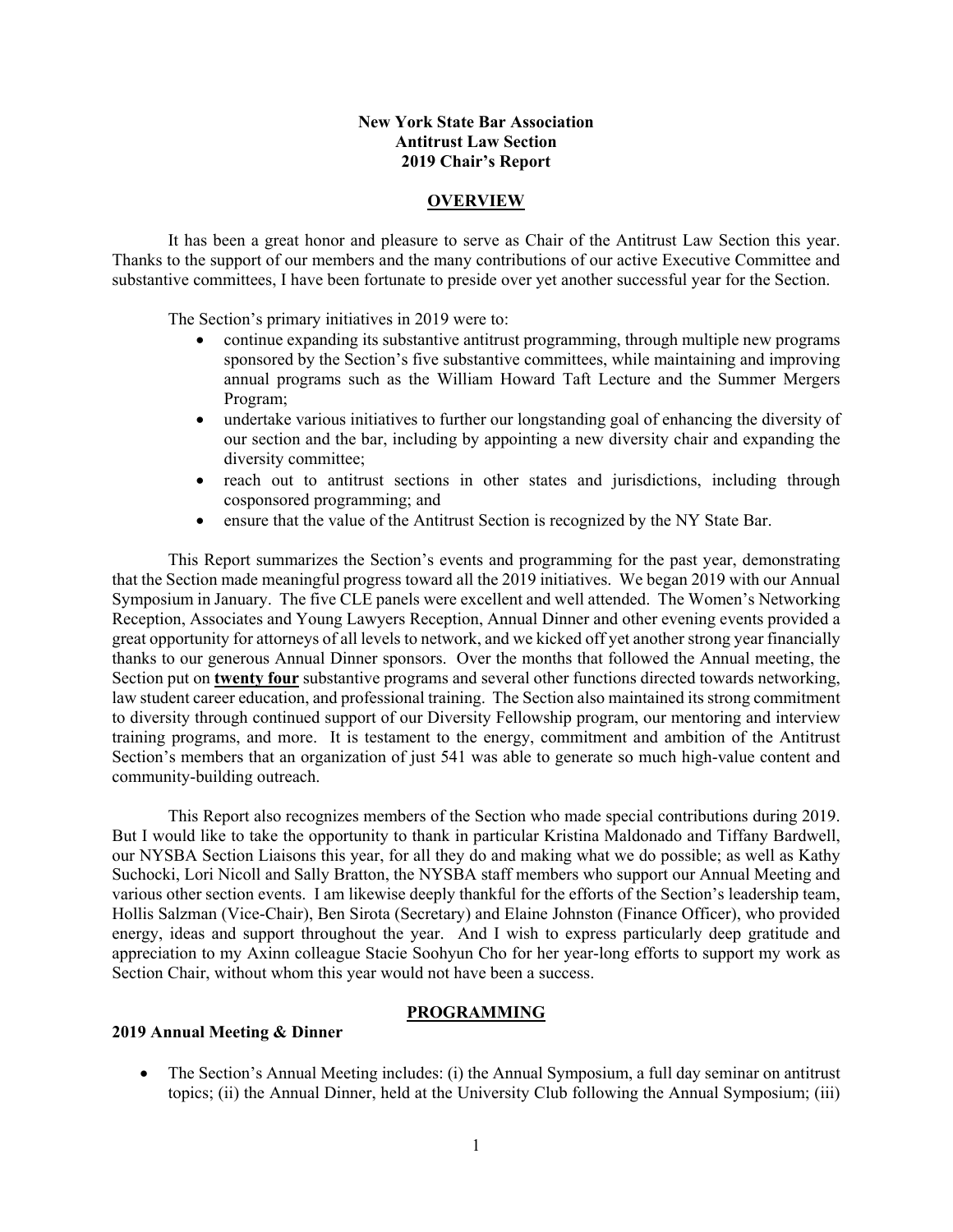a Women's Networking Reception held the night before the Annual Symposium; and (iv) an Associates and Young Lawyers Reception, held immediately before the Annual Dinner. The contributors to these events are too numerous to name, but **special thanks to** Ilene Gotts, Hollis Salzman, and Michael Weiner for co-chairing the Annual Dinner; Hollis Salzman and Mary Marks for hosting the Women's Networking Reception and moderating the panel discussion at the event; and to Erica Weisgerber and Puja Patel for coordinating the Associates and Young Lawyers Reception.

- The Annual Symposium featured five excellent panels:
	- o "Annual Review of Developments and Hot Topics," moderated by Elai Katz, and featuring Professor Eleanor M. Fox and Arthur J. Burke;
	- o "Merger Enforcement in the Trump Administration," moderated by Jamillia Ferris, and featuring John D. Harkrider, Lawrence Reicher, and Christine Varney;
	- o "Blunt Instrument or Surgical Blade: Is Section 2 of the Sherman Act the Right Tool to Address Financial Market Manipulation?," moderated by Eric Hochstadt and Kellie Lerner, and featuring Elizabeth B. Prewitt, Samuel Weglein, and David E. Kovel;
	- o "A Discussion with the Antitrust Division's New Deputy AAG for Criminal Enforcement," moderated by Seth C. Farber, and featuring Richard Powers, Wendy H. Waszmer, and Lisa M. Phelan; and
	- o "Don't Be Afraid of the DARC (the Donnelly Act Revision Committee, that is)," featuring Michael L. Weiner, Zachary Biesanz, Professor Harry First, Adam C. Hemlock, Matthew Perez, William V. Reiss, and Erica S. Weisgerber.
- **Thanks to:** all of the Executive Committee members and other Section members who helped organize panels and participated as speakers.
- During the Annual Dinner, Executive Committee member Saul Morgenstern presented Stacey Anne Mahoney with the 2019 William T. Lifland Award, which is awarded annually to a distinguished antitrust practitioner in recognition of his or her contributions and accomplishments in the field of antitrust and service to the Section.
- The Annual dinner also featured keynote by Global Trade Expert Harry Broadman.

### **Antitrust Law Basics**

- On June 10, 2019, a faculty of experienced antitrust law practitioners provided a broad overview of the current antitrust practice landscape, including its laws, procedures, and players. Course materials presented during the event can be found at: https://www.nysba.org/AntitrustLaw2019ECM/.
- **Thanks to:** Eva W. Cole, Adam C. Hemlock, Elai Katz, William V. Reiss and Gerald A. Stein for putting together a fantastic program and the Committee on Continuing Legal Education for sponsoring the event.

### **Summer Mergers Program**

 On September 12, 2019, the Section hosted its annual Summer Mergers program on the subject of "A Policy Maker's Perspective on Mergers and Market Concentration," which focused on the role and scope of Antitrust merger review. The keynote speaker for this program was Senator Sherrod Brown, and the commentators were: Paul T. Denis (Retired Partner, Dechert LLP) and James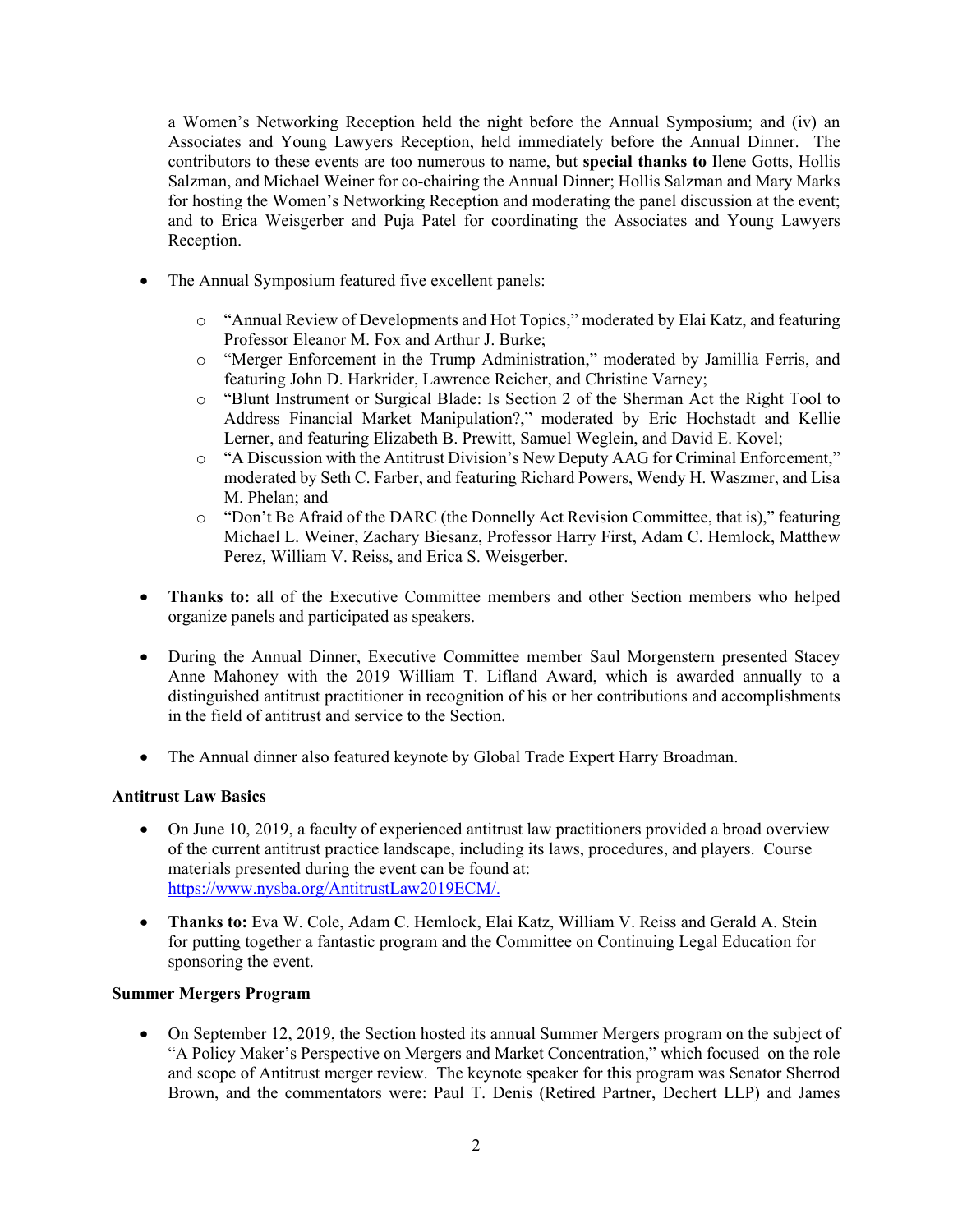Levinsohn (Charles W. Goodyear Professor of Global Affairs and Director of the Yale Jackson Institute for Global Affairs).

• **Thanks to:** Ilene Gotts and the Mergers Committee for putting together a fantastic program and to the New York Bar Foundation and Analysis Group for sponsoring the event.

# **William Howard Taft Lecture**

- On September 27, 2019, the Section hosted its annual William Howard Taft Lecture, "Balancing Unquantified Benefits and Harms Under the Consumer Welfare Standard," which was moderated by Bill Rooney of Willkie Farr & Gallagher, and featured presentations by the Honorable Douglas H. Ginsburg of the United States Court of Appeals for the District of Columbia Circuit and Debra Aron, Ph.D. of Charles River Associates.
- **Thanks to:** Bill Rooney and his program committee for all of their hard work developing the topic and coordinating the event, and to Judge Ginsburg and Debra Aron for their thoughtful analysis. Thanks also to Charles River Associates for sponsoring the event.

# **Monthly Executive Committee Substantive Programs**

• The Section's Executive Committee met monthly except for July and August, and each meeting concluded with a substantive program that was open to all members of the Section as a benefit of membership (except for the January meeting, which occurred during the Annual Symposium, and the June meeting, because the presentation was postponed due to inclement weather conditions preventing the arrival of our arranged speaker from the West Coast).

# **2019 Substantive Programs:**

- o Almudena Arcelus, principal at Analysis Group, and Howard Ullman, Of Counsel at Orrick, presented on how the adoption of blockchain technology will impact various stakeholders, the potential risks, and useful mitigation strategies relevant to antitrust considerations;
- o Dr. Eric A. Posner, the Kirkland & Ellis Distinguished Service Professor of Law at the University of Chicago Law School and Of Counsel at MoloLamken LLP, presented his views on concentration in labor markets and proposed reforms to antitrust law so that it can better tackle the problem of labor monopsony;
- o Dr. Emily Walden, of NERA, presented on vertical healthcare mergers. Topic discussed during the presentation included the economic theory of vertical mergers and its application to healthcare mergers, in particular the acquisition of physician practices by health systems, as well as the use of merger retrospectives in prospective healthcare merger analysis;
- o Jonathan Baker, Research Professor of Law at American University and a former Director of the Bureau of Economics at the Federal Trade Commission, discussed his new book "The Antitrust Paradigm: Restoring a Competitive Economy." Professor Baker presented his view on how enforcement and jurisprudence can be updated for the high-tech economy;
- o Andres Lerner, Executive Vice President at Compass Lexicon, presented his view on network effects (both same-side and cross-side network effects) and "big data" issues related to digital platform competition;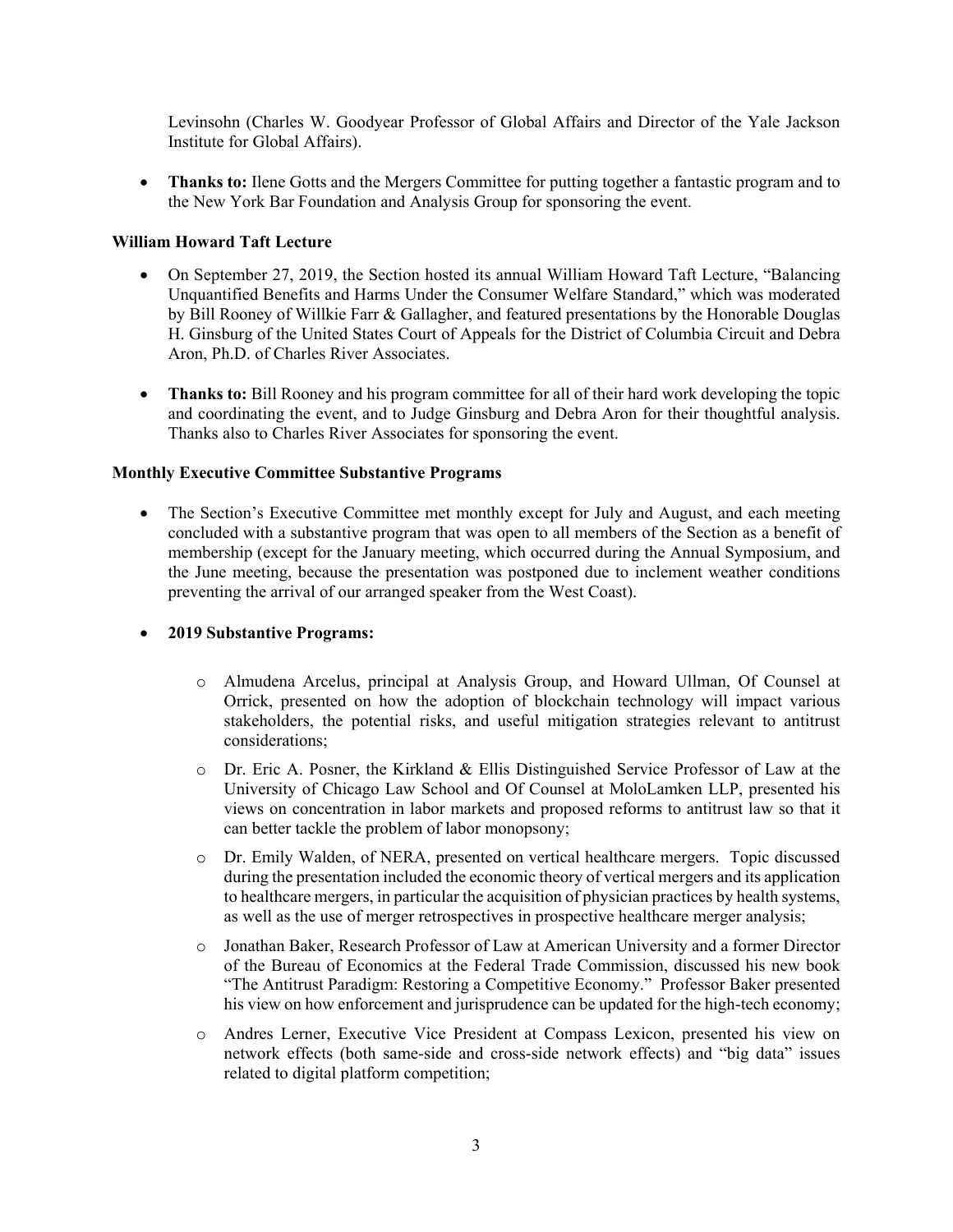- o Andrew Finch of Paul Weiss, a former Principal Deputy Assistant Attorney General at the Department of Justice's Antitrust Division, reflected on his time in government in a Q&A with Ben Sirota;
- o Herr. Dr. Jens Steger, of Simmons & Simmons in Frankfurt, Germany, discussed the European Commission's treatment of data as a component of abuse of dominance cases, focusing on the Facebook case in Germany. Professor Harry First, the Charles L. Denison Professor of Law at New York University School of Law and Co-Director of the law school's Competition, Innovation, and Information Law Program, provided commentary from the U.S. perspective; and
- o Dr. Samuel Weglein, Managing Principal of Analysis Group, presented on labor-side antitrust issues in complex business settings, with a particular focus on the analysis of competitive effects in franchised business organizations.
- o **Thanks to:** all of the speakers and to the Executive Committee members who participated in the discussions that help make the monthly substantive programs so valuable.

#### **Substantive Committee Programs**

• In 2019, our five substantive committees were extremely productive, hosting numerous programs throughout the year. **Thanks to** each of our Committee Chairs, Vice Chairs, and Executive Committee Liaisons, and to each of the speakers and moderators who participated in the programs listed below.

| Leadership | Seth Farber (Chair)                                                    |
|------------|------------------------------------------------------------------------|
|            | Grace Pyun (Vice-Chair)                                                |
|            | Jeffrey Martino (EC Liaison)                                           |
| Programs   | A Discussion with the Antitrust Division's New Deputy AAG for          |
|            | Criminal Enforcement (DAAG Richard Powers could not attend due to      |
|            | government shutdown) (January 17, 2019) (Annual Symposium              |
|            | program, described further above)                                      |
|            | Antitrust in the Financial Industry: Navigating the Pitfalls (June 12, |
|            | 2019)                                                                  |
|            | Women in Antitrust: Career Perspectives in Cartel and Criminal         |
|            | Practice (November 14, 2019)                                           |
|            |                                                                        |

### **Cartel & Criminal Practice Committee:**

### **Class Action Committee**

| Leadership | Benjamin D. Steinberg (Chair)                                                                                       |
|------------|---------------------------------------------------------------------------------------------------------------------|
|            | Margaret Rogers (Vice-Chair)                                                                                        |
|            | William Reiss (EC Liaison)                                                                                          |
| Programs   | Litigation Financing in Antitrust: Pragmatic and Ethical<br>Considerations in an Emerging Market (November 7, 2019) |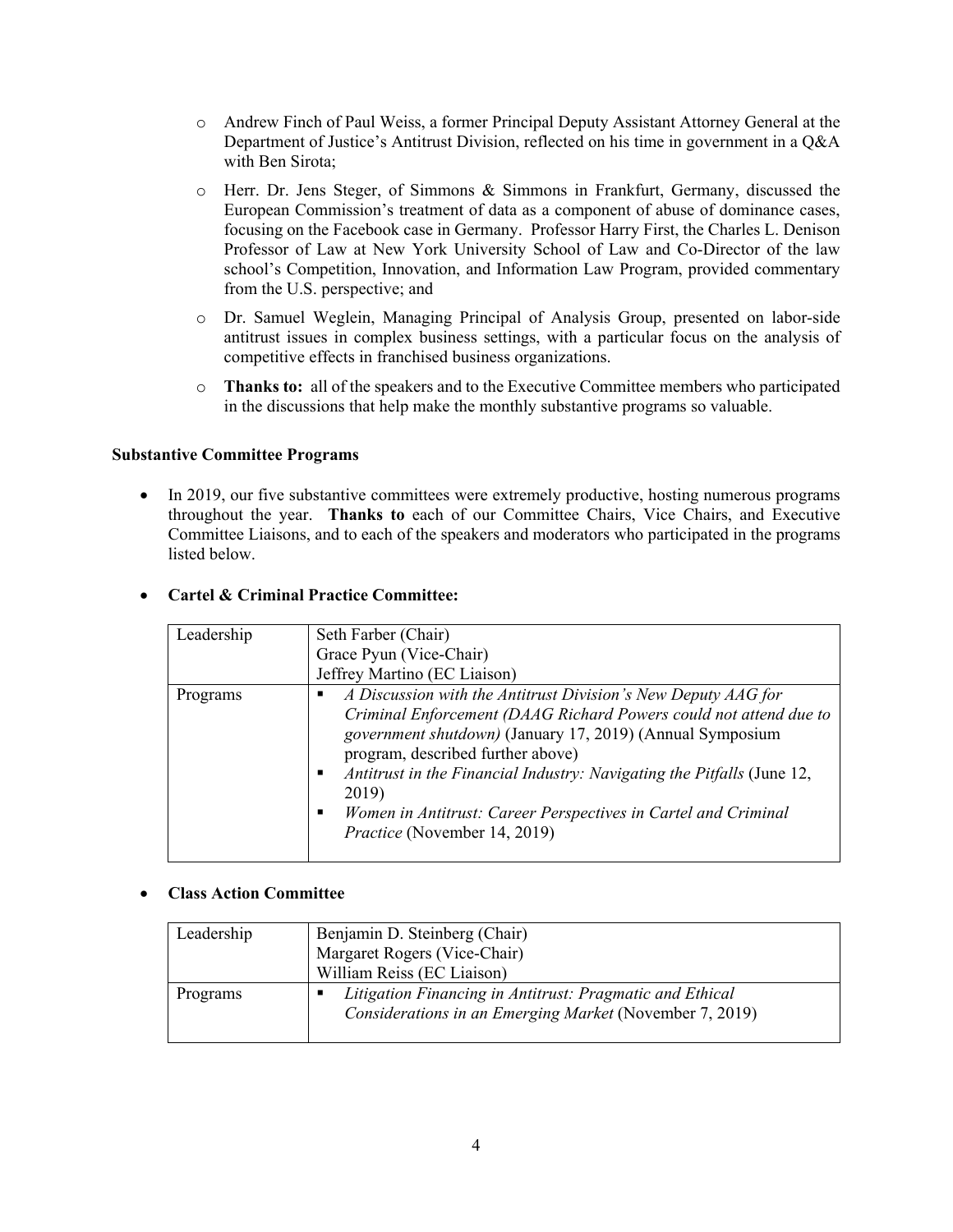# **Coordinated Conduct Committee**

| Leadership | Morgan J. Feder (Chair)                           |
|------------|---------------------------------------------------|
|            | Dina Hoffer (Vice-Chair)                          |
|            | Jeff Martino (EC Liaison)                         |
| Programs   | <i>Antitrust Plus Factors</i> (February 27, 2019) |

# **Mergers Committee**

| Leadership | Aleks Livshits and Puja Patel (Co-Chairs)                                                                                                                                                                                                                                                                                                                                                             |
|------------|-------------------------------------------------------------------------------------------------------------------------------------------------------------------------------------------------------------------------------------------------------------------------------------------------------------------------------------------------------------------------------------------------------|
|            | Keira Campbell and Brian Desmarais (Vice-Chairs)                                                                                                                                                                                                                                                                                                                                                      |
|            | Michael Jahnke (EC Liaison)                                                                                                                                                                                                                                                                                                                                                                           |
| Programs   | Merger Enforcement in the Trump Administration (January 17, 2019)<br>(Annual Symposium program, described further above)<br>Views from the Trenches: Litigating Merger Cases (April 10, 2019)<br>Working with Economists on Merger Matters (May 14, 2019)<br>How to Conduct an Antitrust Overlap Analysis (June 5, 2019)<br>٠<br>Teleconference on Merger Enforcement by State Attorneys General<br>п |
|            | (August 8, 2019)<br>A View from the Other Side: Perspectives from In-House Antitrust<br>٠<br>Counsel (October 29, 2019)                                                                                                                                                                                                                                                                               |

# **Unilateral Conduct Committee**

| Leadership | Eric Hochstadt (Chair)<br>Denise Plunkett (Vice-Chair)<br>Robin Van der Meulen (EC Liaison)                                                                                                                                                                                                                                                                                                                              |
|------------|--------------------------------------------------------------------------------------------------------------------------------------------------------------------------------------------------------------------------------------------------------------------------------------------------------------------------------------------------------------------------------------------------------------------------|
| Programs   | Blunt Instrument or Surgical Blade: Is Section 2 of the Sherman Act<br>the Right Tool to Address Financial Market Manipulation? (January<br>17, 2019) (Annual Symposium program, described further above)<br>Noerr-Pennington Immunity and 'Sham' Petitioning Developments in<br>the Pharmaceutical Industry (April 9, 2019)<br>Latest Legal and Economic Developments in Exclusive Dealing Cases<br>(November 25, 2019) |

# **OTHER PROGRAMS & EVENTS**

# **Outreach and Social Programs**

- *Spring Fling*, April 17, 2019 (Erica Weisgerber)
- *Becoming an Antitrust Attorney*, February 20, 2019 (Michelle Clerkin)
- *Why Antitrust?,* June 17, 2019 (Wes Powell)
- See below-referenced diversity-focused outreach programs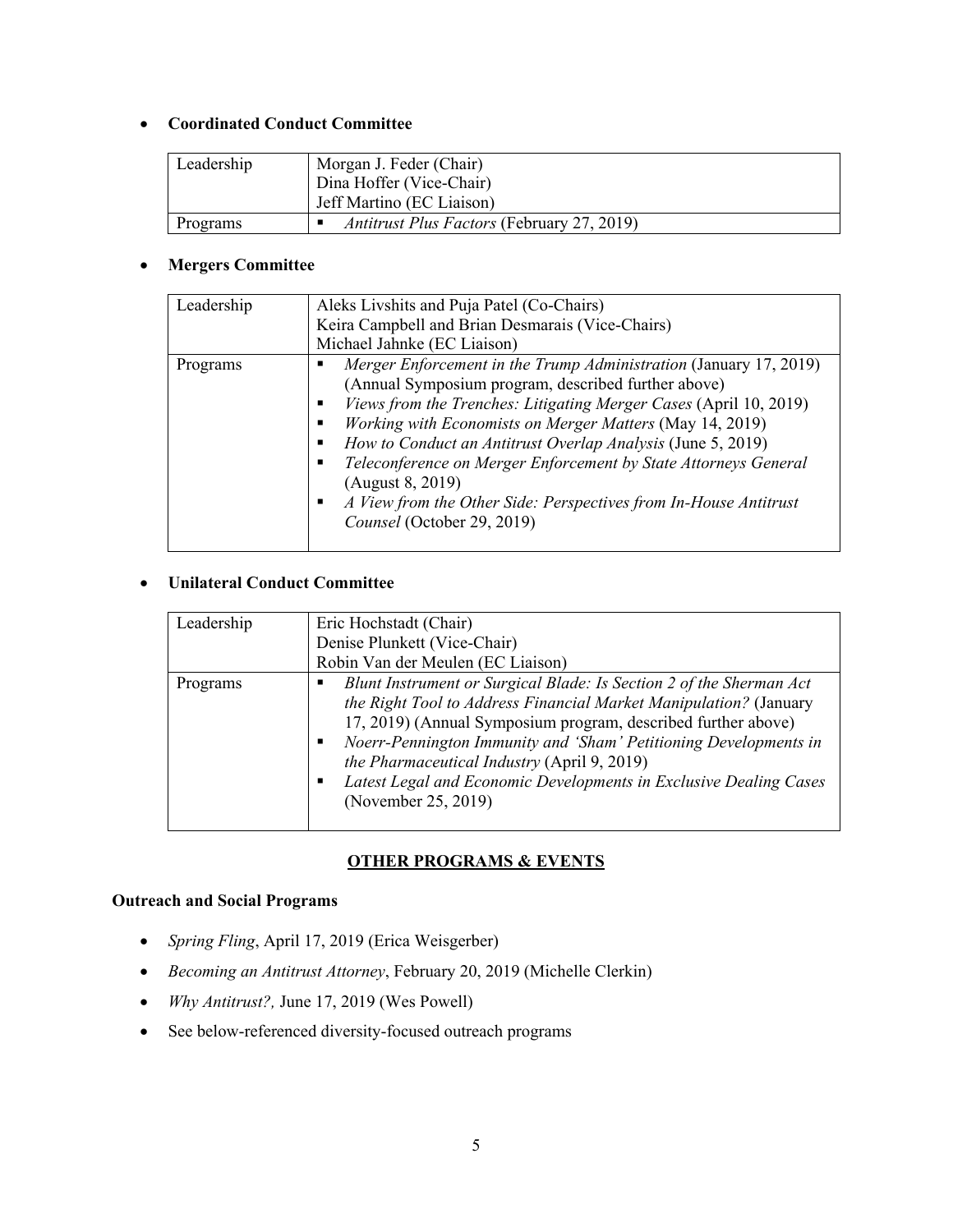### **Writing Competition**

- Each year, the Section hosts a writing competition for currently-enrolled J.D. or LL.M. students at (i) New York law schools or (ii) if a New York resident, at any ABA-accredited law school outside of New York State. Submissions may be up to 50 pages, and may address any antitrust topic. The winner of the contest receives a cash prize of \$5,000 and publication of the article.
- **2019 Winners:** The section decided to award two authors this year, because the top two papers submitted were so excellent. They were David Dowling (Cornell Law School), for his paper, "Quick Look in an Age of Reason," and Kristina Gliklad (Washington University School of Law St. Louis) for her paper "How Tying Arrangements Actually Work: The Printer-Ink Hoodwink vs. The Fortnite-Xbox Paradox." They were both invited to and both plan to attend the 2020 Annual Meeting; Ms. Gliklad also plans to attend the Annual Dinner.
- **Thanks to:** Professor Edward D. Cavanagh for his continued leadership and organization of this program, and to Steve Houck and Steve Edwards for their help reviewing the submissions.

# **Diversity Fellowship Program**

- To promote both diversity and continued antitrust scholarship, the Section offers Diversity Fellowships that allow several law students to spend the summer working on antitrust matters at state and federal antitrust agency offices in New York with the benefit of a \$6,000 stipend.
- **2019 Winners:** Three law students received the fellowship for the summer of 2019: Tyler T. Corcoran (The University of Tennessee College of Law) worked at the DOJ Antitrust Division in New York; Frank Piacenti (Fordham University School of Law) worked at the FTC in New York; and Kelsey R. Wiseman (Columbia Law School) worked at the NYAG Antitrust.
- **Second Annual Diversity Fellowship Luncheon:** On June 25, 2019, the Section hosted its Diversity Fellowship Luncheon, which brought together current and former Diversity Fellows for an afternoon of fun and networking. During this lunch, the Section's Diversity Committee took suggestions for the upcoming program and selection process, which has begun for 2020.
- **2020 Applications:** The DOJ Antitrust, the FTC and the NYAG Antitrust have again agreed to take on fellows for the coming summer. In 2020, our fellowship offering includes a new opportunity to work in the corporate legal department of The American Express Company. The Section plans to continue offering up to four fellowships for 2020.
- **Thanks to:** Kellie Lerner and Wendy Waszmer for chairing the Diversity Committee and to many other members of the Membership and Diversity Committee and the Fellowship Committee for their hard work in leading these programs; to the three antitrust agencies who host and provide invaluable guidance and feedback to our Fellows; to the American Express Company for offering a new Fellowship opportunity for the upcoming year; to the New York Bar Foundation for serving as the administrator of the Fellowship Program; and to our past Fellows who perform valuable work for their host agencies and give us critical feedback on how to improve the Fellowship application process and program.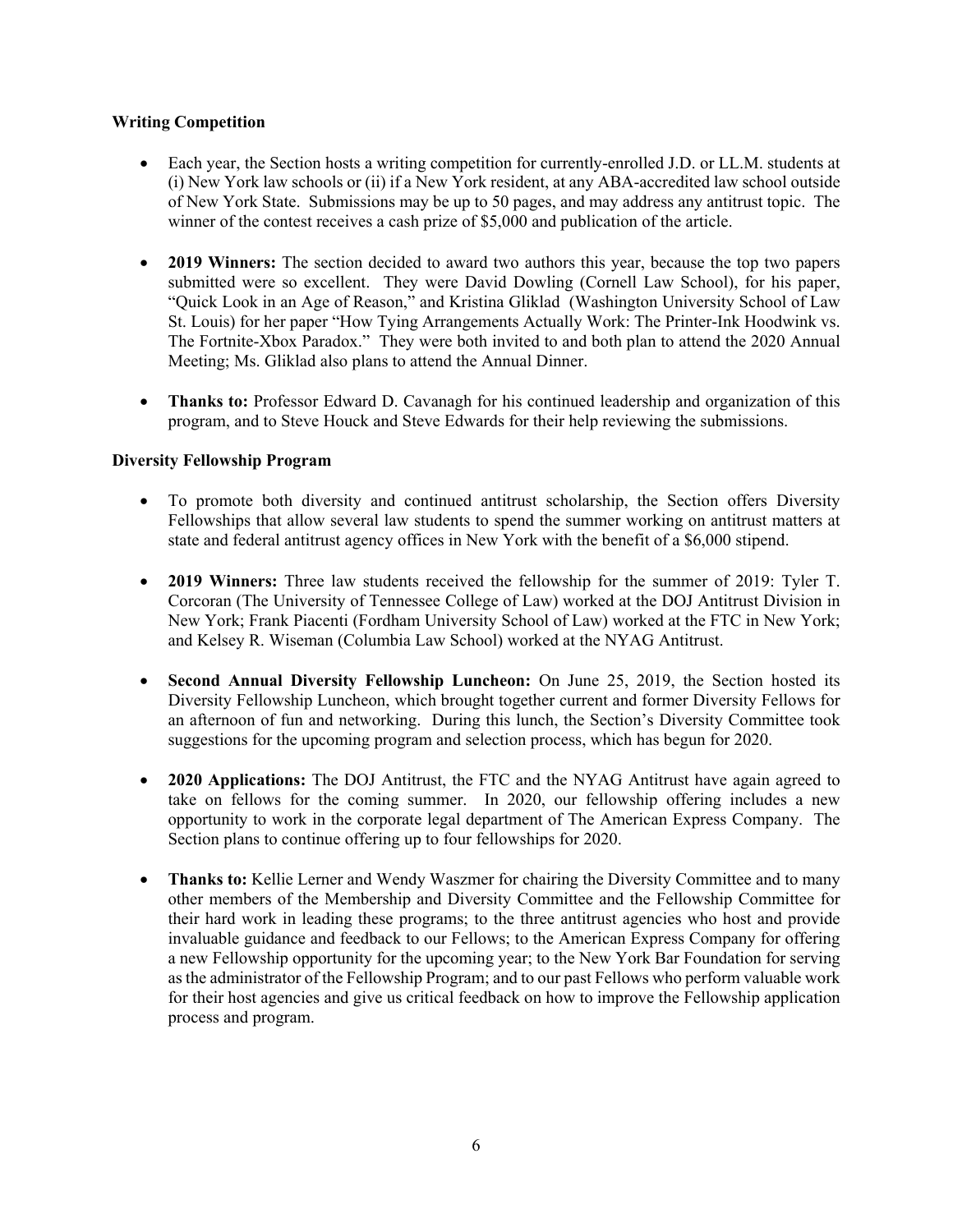# **Diversity Interviewing Workshop**

- On June 26, 2019, the Section held its workshop to provide training and feedback to law students and lawyers from diverse backgrounds on effective participation in job interviews.
- **Thanks to:** Kellie Lerner for her work in leading the workshop and to those who volunteered to serve as interviewers.

# **Mentorship Program**

- This was the fourth year of the Section's Mentorship Program, which was created to provide law students and junior attorneys (those in their first 5 years of practice) with mentors from the antitrust bar (attorneys with 6+ years of experience) who will provide guidance, direction, and advice for pursuing a career in antitrust. The goal of this program is to grow the Section's junior membership. We celebrated the Mentorship Program as part of our *Spring Fling* event referenced above, which was attended by a number of mentors and mentees. The program continues to be successful.
- **Thanks to:** Erica Weisgerber and Justin Batten who led this program.

# **THE STATE OF THE SECTION**

# **Leadership Planning**

- On June 25, 2019, Section Leadership held its second annual Leadership Retreat, in which current officers and former Chairs discussed long-range plans and the mission of the Section.
- **Thanks to:** all the former Chairs who contributed their time and ideas.

### **Finances**

- We began 2019 with on a strong financial note thanks to the success of our Annual Dinner Sponsorship program. This was immediately followed by the launch of a new program in which the Section offers our Annual Meeting sponsors the opportunity to sponsor any of five other section events (Spring Fling, Summer Mergers, Trial/Experts Training Academy, Taft Lecture, and Symposium), at a cost of \$2,500-\$5,000 depending on the event. We received an enthusiastic response to this new program, allowing us to top \$150,000 in sponsorship revenue for the year. Despite continuing to expand our program offerings, the Section's anticipates breaking even for 2019, leaving us with a surplus of approximately \$230,772 – roughly one year's operating budget. In sum, we enter 2020 in very healthy financial condition.
- **Thanks to:** Elaine Johnston for her outstanding service as Finance Officer for 2019; Ilene Gotts, Hollis Salzman, and Michael Weiner, who lead the Annual Meeting sponsorship drive; and each and every Executive Committee member who solicited sponsors.

### **Membership and Diversity**

 Current section membership is 541, which is slightly higher than last year (535) but still leaves room for further improvement by the Section and its membership committee.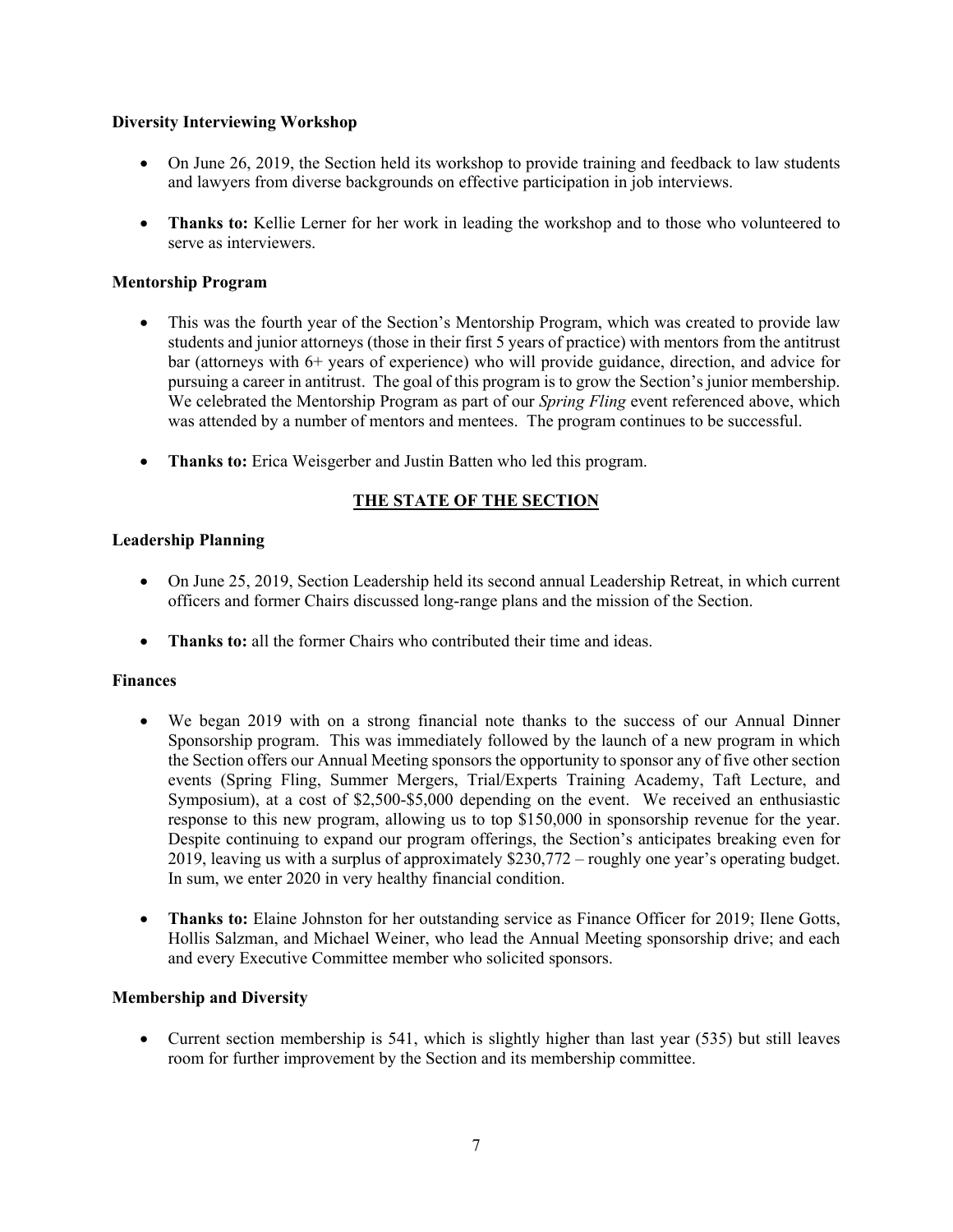- The Section is proud of its diversity of membership and its steadfast commitment to increasing the number and diversity of our membership. Our Section has chosen to define "diversity" broadly, which has helped us maintain a constant and vigorous dialogue regarding antitrust law, enforcement, and policy. As a result of the Section's longstanding commitment to diversity:
	- Approximately 45 percent of the Executive Committee's members are women;
	- The current four-person leadership team (Chair, Vice-Chair, Secretary, and Finance Officer) has gender parity, and the 2020 leadership team will include three women;
	- The Section includes LGBT members; African-American, Hispanic, and Asian attorneys; lawyers who are within their first ten years of experience and beyond their fourth decade; attorneys who practice in upstate New York and outside of New York State; private practitioners from both the defense and plaintiffs' bars; federal and state government antitrust enforcement lawyers; academics; and in-house lawyers from multi-national corporations.
- While there is always room for improvement, we are sensitive to enhancing diversity in the Section in terms of gender; LGBT/sexual orientation; age; years of experience in the practice; race/ethnicity; representation of plaintiffs and defendants; employment as outside counsel, in-house counsel, government enforcers, and academics; geographic location of practice (New York City, upstate New York, and international); law students; and attorneys who practice in related fields (such as litigation and white collar).
- The Section continues to undertake important initiatives specifically aimed at increasing this diversity in its membership, such as its Diversity Fellowship Program, Diversity Interviewing Workshop, Mentoring Program, and other activities throughout the year.
- The Section also participates in NYSBA Committee on Diversity and Inclusion meetings to understand better what other sections are doing to increase their diverse membership.
- **Thanks to:** the Membership and Diversity Committee for their efforts to work toward continued growth and diversity of the Section.

### **Collaboration with other Sections/Bar Organizations**

- Beginning in 2019, the Section began actively seeking for opportunities to work with, and support the efforts of, other Sections and Bar organizations throughout the United States and beyond.
- In 2019 the Section fulfilled this goal by:
	- Hosting a joint mergers program with the Antitrust, UCL and Privacy Section of the California Lawyer's Association that took place on August 8, 2019 (and a follow-up event is being planned for 2020);
	- Co-sponsoring the 2020 Annual Meeting with the Corporate Counsel Section;
	- **Planning a joint mergers program with the Illinois Bar Association; and**
	- Planning a joint Trial Training program with the ABA Antitrust Section.

\*\*\*